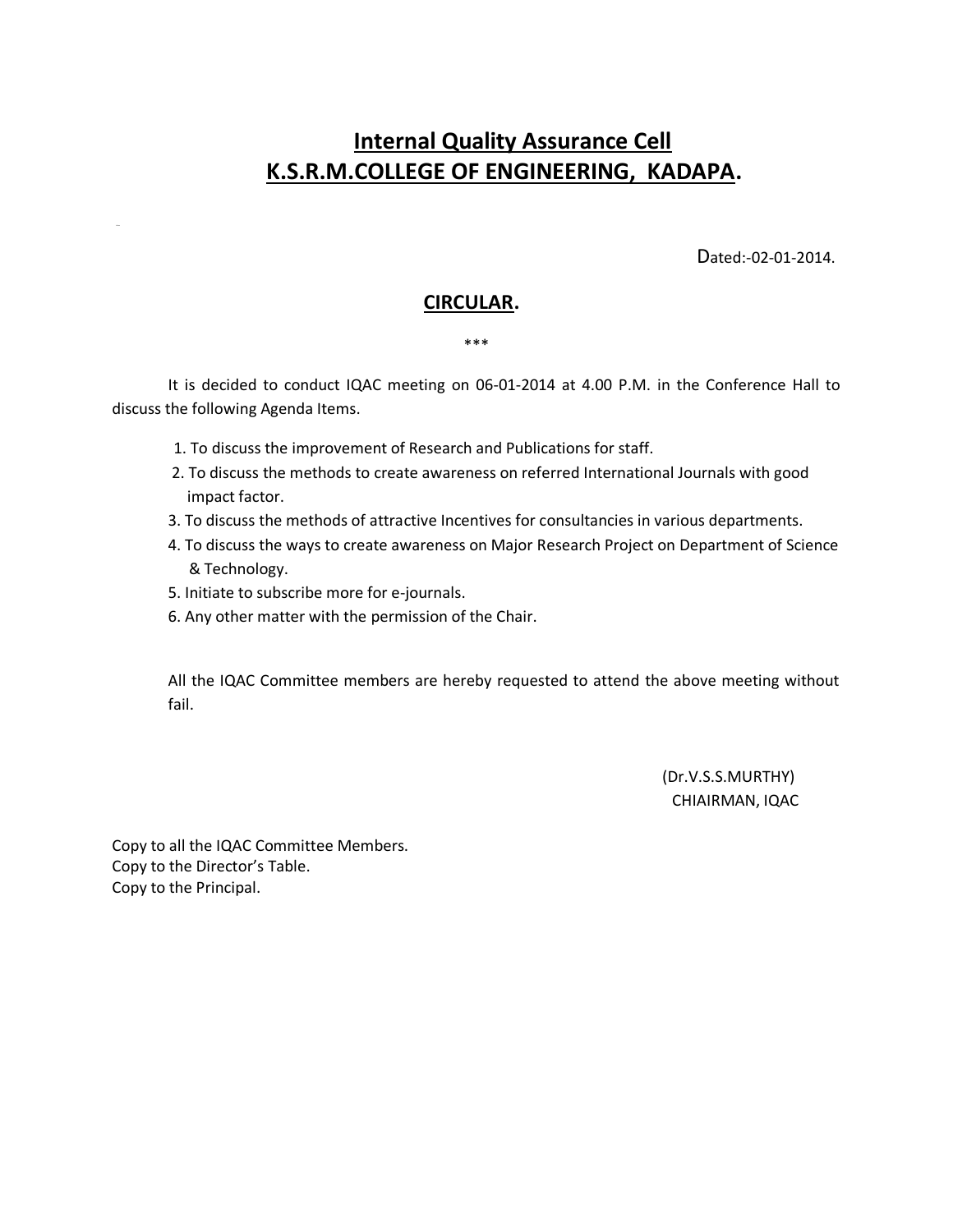## **K.S.R.M.COLLEGE OF ENGINEERING: KADAPA MINUTES OF THE MEETING OF IQAC.**

\*\*\*

Date:-06-01-2014.

During the course of the IQAC meeting held on 06-01-2014 at 4.00 p.m., in the Conference Hall, the following members were present:-

| 1. Dr. V.S.S. Murty, Prof & Principal.                           | Chairperson. |
|------------------------------------------------------------------|--------------|
| 2. Dr. G. Srenivasa Reddy, Associate Professor                   | Member.      |
| 3. Dr. I. Sreevani, Assistant Professor                          | Member.      |
| 4. Dr. M.V. Narayana, Associate Professor, ECE Dept.,            | Member.      |
| 5. Smt. T. Mamatha, CEO, ICDS, Parent                            | Member.      |
| 6. Dr D. Ravikanth, Associate Professor, ME Dept.,               | Member.      |
| 7. Sri M. Bhaskar Reddy, Associate Professor, EEE Dept.,         | Member.      |
| 8. Dr. V. Lokeswara Reddy, Associate Professor, CSE Dept Member. |              |
| 9. Prof. B. Anuradha, Hod ECE, SVU, Tuirupati                    | Member.      |
| 10. Sri R. Rama Krishna Reddy, Associate Prof. ME Dept           | Member.      |
| 11. Smt. G. Hemalatha, Associate Prof., ECE Dept.,               | Coordinator. |

At the out set the coordinator, IQAC welcomed Hon'ble Chairman and the members of the IQAC requested Hon'ble Chairman to initiate.

Hon'ble Chairman also welcomed all the members of the IQAC. During the Course of the Meeting the IQAC Committee has resolved the Agenda Items as follows.

### **AGENDA ITEMS:-**

- 1. Enhance the research eco system in the institute leading to product development and publication.
- 2. Creating awareness on referred International Journals with good impact factor.
- 3. Review the Incentives for consultancies in various departments.
- 4. Explore the ways to create awareness on Major Research Project on Department of Science & Technology.
- 5. Initiate to subscribe more e-journals.
- 6. Any other matter with the permission of the Chair.

### **Recommendations**:-

**Item No.1**:-It is resolved that the Heads of the Departments are requested to take necessary action for encouraging there staff to publish more Research papers in Journals.

**Item No.2**:-It is resolved to conduct a meeting to create awareness on impact factors of Journals &